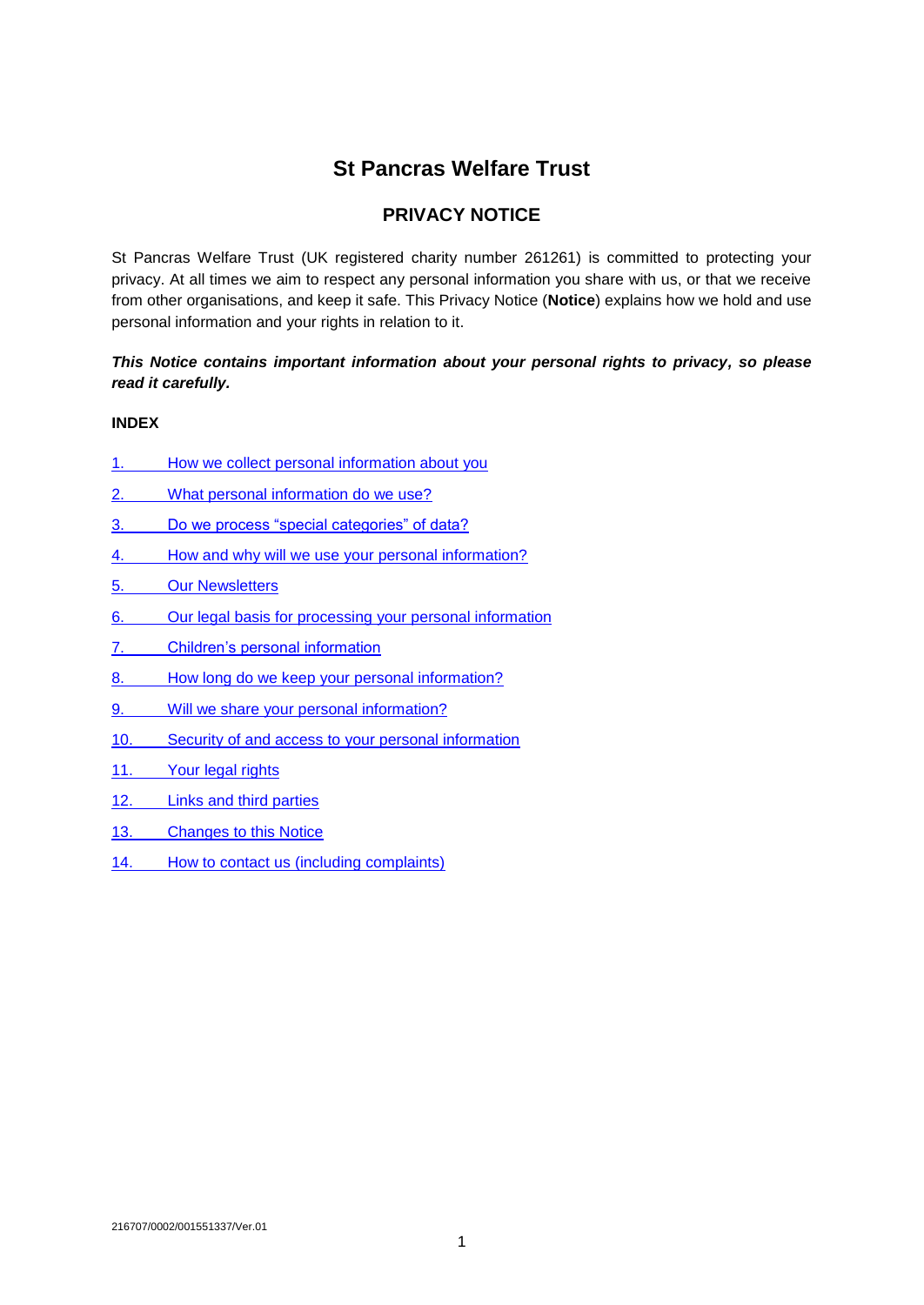## 1. **How we collect personal information about you:**

- (a) When you give it to us **directly** (for example, by making a donation or communicating with us by email, phone or letter, or if you apply to become a trustee).
- (b) When we obtain it **indirectly** (for example, your personal information may be shared with us by a social worker or sponsor organisation, or through donation sites such as Virgin Money). To the extent we have not done so already, we will notify you when we receive personal information about you from somebody else, and tell you how and why we intend to use that personal information.

We may combine your personal information from these different sources for the purposes set out in this Notice.

## <span id="page-1-0"></span>2. **What personal information do we use?**

We collect, store and use the following kinds of personal information:

- name and contact details, including postal address, telephone number and email address;
- date of birth and family information;
- financial information, including information regarding financial circumstances (including income, expenditure and details of any financial benefit required), and such as bank and/ or credit/ debit card details, account holder name, sort code and account number;
- information about your computer/ mobile device and your visits to and use of this website, including, for example, your IP address;
- biographical information (for example about your background including your financial needs in the context of an application for a grant);
- any other personal information which you choose to share with us, or which is shared with us indirectly on your behalf via sponsoring organisations, as per section 1.

## <span id="page-1-1"></span>3. **Do we process "special categories" of data?**

Data privacy law recognises certain categories of personal information as sensitive and therefore requiring more protection, for example information about your health or ethnicity.

We collect and/or use these special categories of data when it is provided to us in an application for a grant, where that information is relevant. For example, if the grant is required to assist with accessibility or with health related costs, or otherwise pertinent to the beneficiary's need. We may also collect information about ethnicity in order to analyse our grant-making. We will only process these special categories of data if there is a valid reason for doing so and where the law allows us to do so, such as where it is necessary for reasons of substantial public interest.

## <span id="page-1-2"></span>4. **How and why will we use your personal information?**

Your personal information, however provided to us, will be used for the purposes specified in this Notice, including: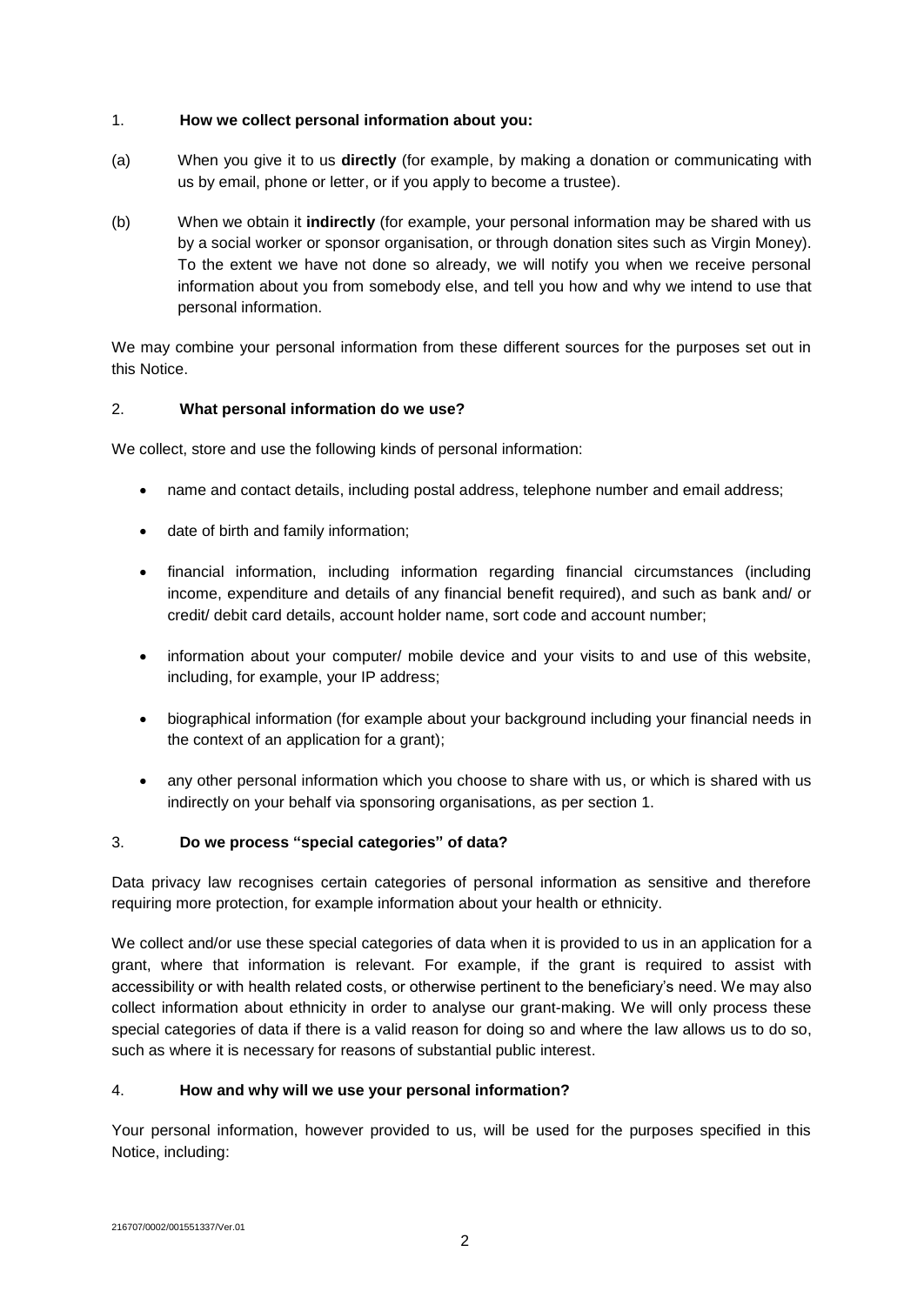- (a) to keep you or sponsoring organisations informed about our services and our work;
- (b) to recruit trustees and administer trusteeships;
- (c) to consider grant applications;
- (d) to provide you with the information you have requested and to communicate with you in general;
- (e) to provide grants and support to our beneficiaries and to further our charitable aims in general;
- (f) to process donations;
- (g) to manage relationships with our supporters, sponsoring organisations, and beneficiaries;
- (h) to analyse and improve our work/ grant giving, or for our internal records;
- (i) to analyse/ report on the impact and effectiveness of our work;
- (j) to audit and/ or administer our accounts;
- (k) to satisfy legal obligations which are binding on us, for example in relation to regulatory, government and/ or law enforcement bodies with whom we may work;
- (l) for the prevention of fraud or misuse of services; and/or
- (m) for the establishment, defence and/ or enforcement of legal claims.

## <span id="page-2-0"></span>5. **Our newsletters**

We may send newsletters to sponsors to inform them about our services and our work more generally. Where we do this via email we will not to do without prior consent unless allowed to do so via applicable law. If you do not wish to be contacted about our work and services in the future, please contact us using the details below.

#### 6. **Our legal basis for processing your personal information**

The law requires us to rely on one or more lawful bases to collect and use your personal information. We consider the grounds listed below to be relevant:

- (a) Where you have given your **consent** (for example, we may ask for your explicit consent to collect special categories of your personal information).
- (b) Where necessary so that we can comply with a **legal obligation** to which we are subject (for example to share information with HMRC to process Gift Aid).
- (c) Where necessary for the **performance of a contract** to which you are a party or to take steps at your request prior to **entering a contract**.
- (d) Where there is a **legitimate interest** in us doing so. The law allows us to collect and process your personal information if it is reasonably necessary to achieve our or others'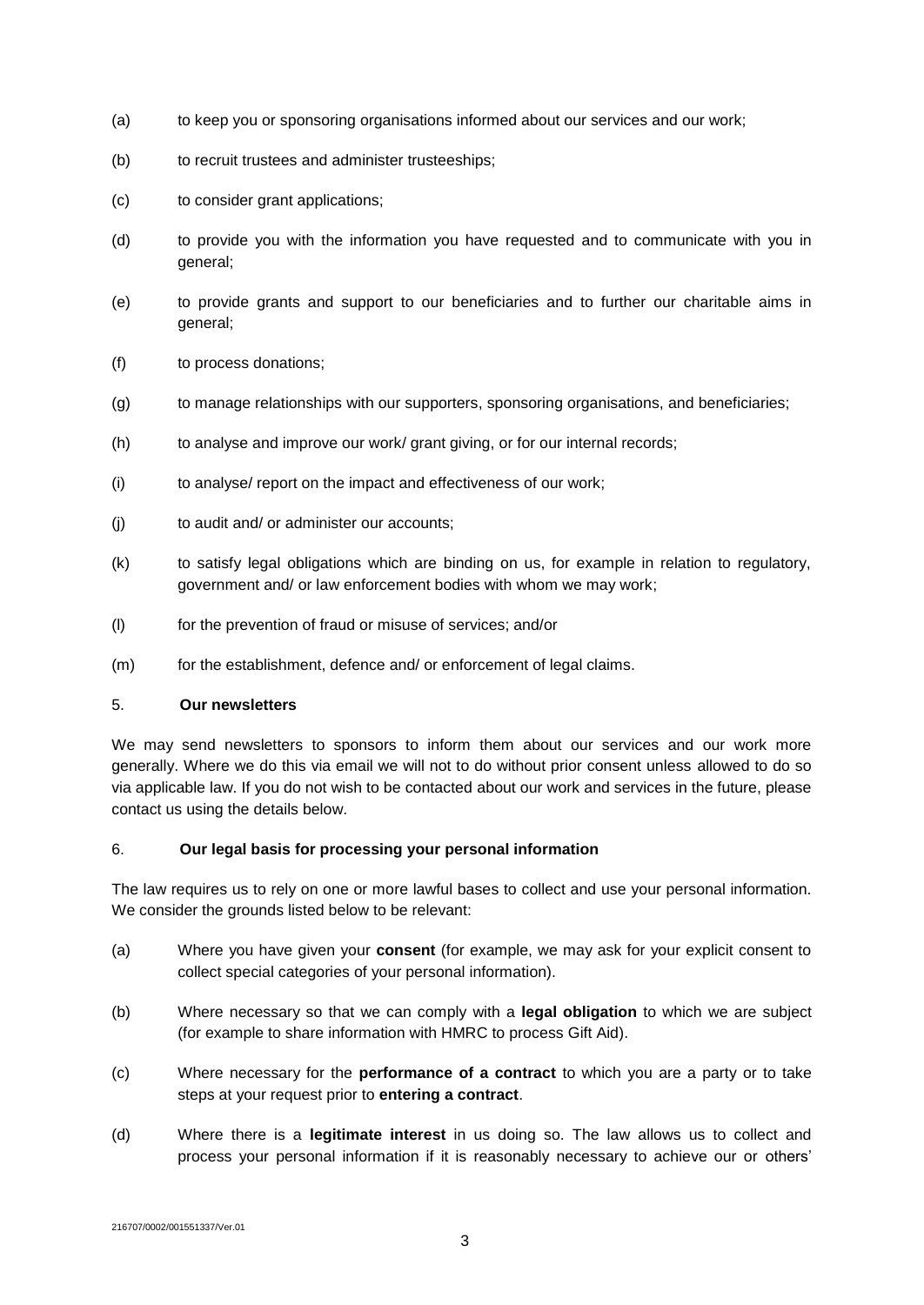legitimate interests (as long as that processing is fair, balanced and does not unduly impact your rights).

In general, our "legitimate interests" include running the Trust as a charitable entity and pursuing our aims and ideals; for example providing grants, to help those in need or sickness residing within the old Metropolitan Borough of St Pancras within the London Borough of Camden. This includes fundraising to achieve these aims, and sending newsletters about our work and services.

## <span id="page-3-0"></span>7. **Children's personal information**

We do not generally process children's personal information, but we do ask for the number and age of children in a household in order to determine need (as it relates to an applicant's dependents). We will always have in place appropriate safeguards to ensure that children's personal information is handled with due care.

## <span id="page-3-1"></span>8. **How long do we keep your personal information?**

In general, unless still required in connection with the purpose(s) for which it was collected and/or processed, we remove your personal information from our records:

- where it was provided in support of a grant application, for 12-18 months following submission of the application;
- seven years after the date it was collected in other cases (e.g. if you made a donation).

However, if before that date (i) your personal information is no longer required in connection with such purpose(s), (ii) we are no longer lawfully entitled to process it or (iii) you validly exercise your right of erasure (please see section 10 below), we will remove it from our records at the relevant time.

## <span id="page-3-2"></span>9. **Will we share your personal information?**

We do not share, sell or rent your personal information to third parties for marketing purposes. However, in general we may disclose your personal information to third parties in order to achieve the purposes set out in this Notice. Non-exhaustively, those parties may include:

- (a) other organisations that may be better placed to help those in need for example, if your grant application falls outside of our geographical area of benefit, we may direct you to another charitable organisation or trust that may be able to assist or pass your details on to them if we have your permission to do so;
- (b) suppliers and sub-contractors for the performance of any contract we enter into with them, for example IT service providers such as website hosts;
- (c) sponsoring organisations, and social workers, that sponsor grant applications;
- (d) insurers;
- (e) financial companies that collect or process donations on our behalf;
- (f) professional service providers such as accountants and lawyers;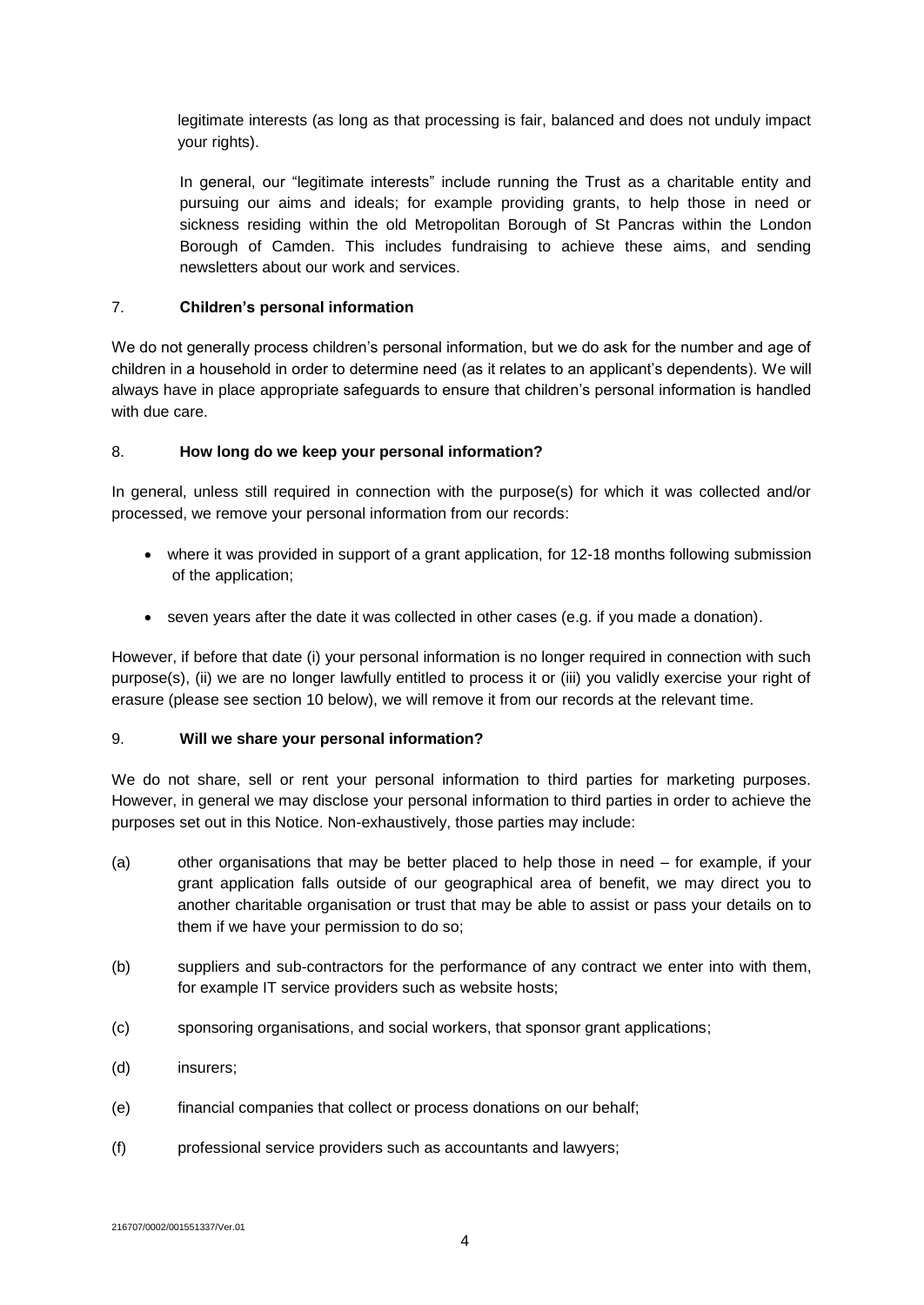- (g) external fundraising entities/ platforms (such as Virgin Money); and/ or
- (h) regulatory authorities, such as HMRC.

In particular, we reserve the right to disclose your personal information to third parties:

- if we are under any legal or regulatory duty to do so; and/or
- to protect the rights, property or safety of the Trust, its personnel, users or others.

## <span id="page-4-0"></span>10. **Security of and access to your personal information**

We take appropriate and proportionate measures to safeguard your personal information and to prevent the loss, destruction, misuse or alteration of it.

Your personal information is only accessible by our Trustee board (and individuals' names are removed from grant applications by our Secretary before they are considered by the wider board), and stored on secure servers.

In general your personal information is held within the UK or European Economic Area (**EEA**). We may use agencies/ suppliers to process personal data on our behalf – if personal information is held by or sent to them outside if the EEA we will take all steps reasonably necessary to ensure that the recipient implements appropriate safeguards (such as by entering into standard contractual clauses approved by the European Commission) to protect your personal information.

## <span id="page-4-1"></span>11. **Your legal rights**

Where we rely on your consent to use your personal information, you may **withdraw your consent at any time.** You also have the following rights:

- (a) **Right of access** you can write to us to ask for confirmation of what personal information we hold about you and request a copy of that personal information. Provided we have confirmed your identity, we will provide you with your personal information subject to any exemptions that apply.
- (b) **Right of erasure** in some cases you can ask us to delete your personal information from our records (or to anonymise it).
- (c) **Right of rectification** if you believe our records concerning you are inaccurate, you may ask us to update them. You can ask us to check the personal information we hold about you if you are unsure.
- (d) **Right to restrict processing** you may ask us to restrict the processing of your personal information if there is disagreement about its accuracy or legitimate usage.
- (e) **Right to object** you have the right to object to processing where we are (i) relying on the basis of legitimate interests, (ii) using your personal information for direct marketing or (iii) using your personal information for statistical purposes.
- (f) **Right to data portability**  where we are processing your personal information (i) on the basis of your consent, (ii) because the processing is necessary for the performance of a contract with you or to take steps at your request prior to entering into a contract, and the